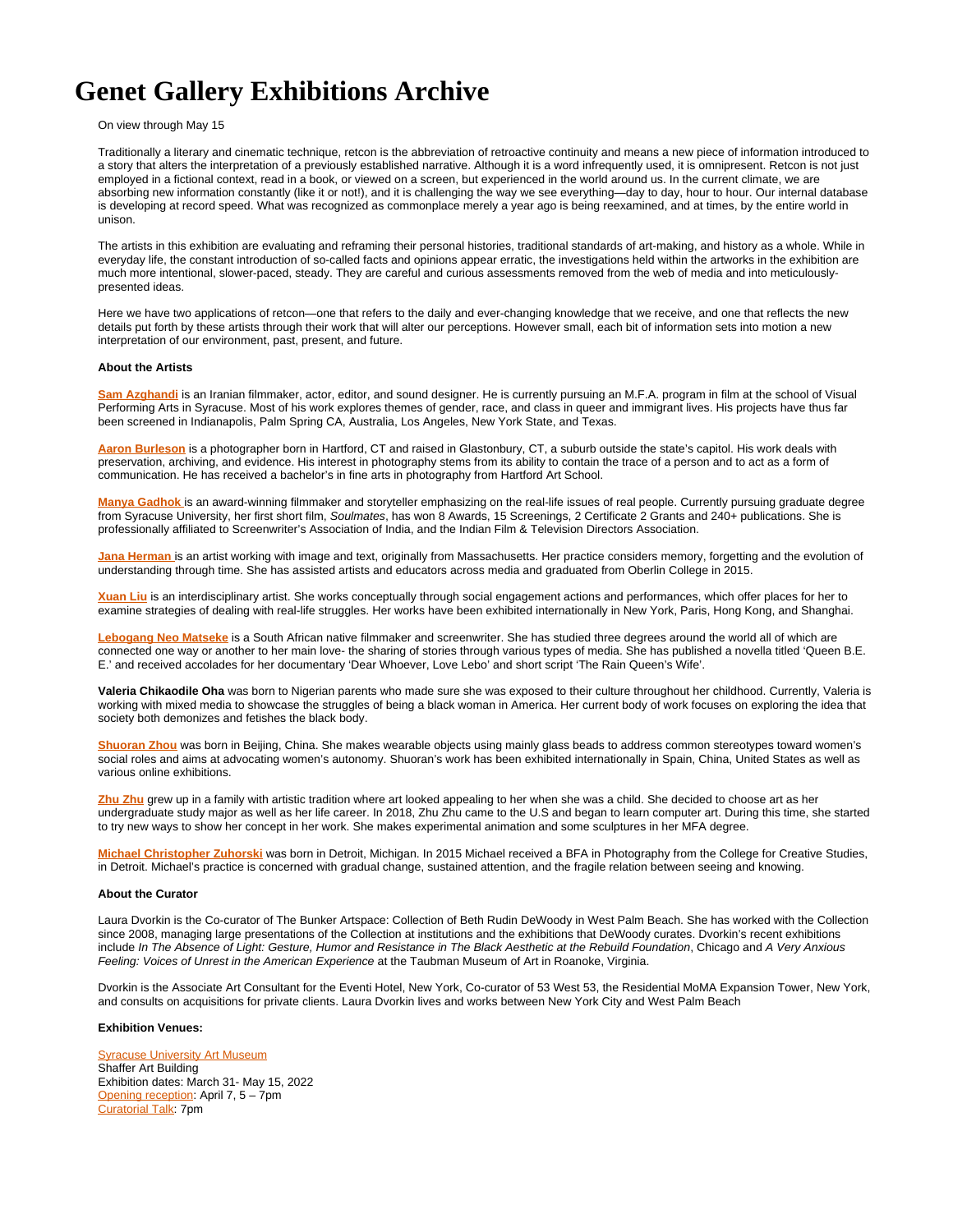[Point of Contact Gallery](https://puntopoint.org/) The Warehouse 350 West Fayette Street Exhibition Dates: March 31- May 15, 2022 Opening reception: April 14, 5 – 7pm

**[Sue and Leon Genet Gallery](https://vpa.syr.edu/academics/design/genet-gallery/)** The Warehouse 350 West Fayette Street Exhibition Dates: March 31- May 15, 2022 Opening reception: April 21, 5 – 7pm

## **Exhibition dates: March 4 through April 3, 2022 Reception: April 11, 5-7 p.m.**

SYRACUSE — A new exhibit at Sue and Leon Genet Gallery explores the role that the online marketplace Etsy plays (or will play) in the art world through what is considered 'fine art.'

Caveat Emptor: Etsy in the Art World aims to present the historical prevalence and popularity of mass-produced objects, as well as how online platforms such as Etsy offer a departure from traditional work made for the masses. Curated by Molly Wight '22, a Museum Studies graduate student at Syracuse University, the exhibition is the culmination of independent study and research that showcases several artists including Andy Warhol, Winslow Homer, Japanese woodblock prints and selections from the curator's personal collection.

The exhibition will be on view at the Sue and Leon Genet Gallery, located on the first floor of the Nancy Cantor Warehouse from March 4th through April 3, 2022. A reception will be held April 11th, at 5-7pm.

'Caveat Emptor' examines not only how artists who market their artwork on Etsy interact with the art world, but also the precedent for mass-produced art and how Etsy art shares similarities, but also has differences from types of art like ukiyo-e prints and Alphonse Mucha's Art Nouveau posters. Artwork that is marketed on Etsy is contemporary art in that it is created by living artists, but it is very different from the kind of contemporary art that most museums collect.

A new exhibit at Syracuse University's Sue and Leon Genet Gallery at the School of Design features SUID Alumni presenting their design research.

The Sue and Leon Genet Gallery in the School of Design is pleased to present the 'I Love Design Research' Exhibition, **on view from Monday, January 24 through February 20, 2022**. A gallery talk and opening reception will take place on Thursday, February 3rd at 7:00 pm. This event is free and open to the public.

Donald Carr states, to engage in Design Research is to open oneself up to a 'world of factors' that influence and inspire. Through Design Research, we're able to view the problem through the lived experience of others and question; how might we think differently?

Design practitioners will tell you it's not a linear process and there are multiple ways to engage in research-based efforts. Additionally, interpretation and synthesis of data can often reveal 'conflicting results' which can be challenging to interpret. However, this often leads to informed insights that point the way to breakthrough ideas. Therefore, it's incumbent upon the designer to prototype and test to confirm what the data is suggesting.

SUID Alumni are presenting their design research, a collection of projects intended to focus on the research phase and various approaches to the research process.

The assembled work in this exhibition includes a range of products, services, and experiences that have been practiced, prototyped, and perfected to represent solutions to problems identified by the designers through their initial research.

**'Peter Piening: Abstract Visions in Modernist Graphic Design'** according to Page, "will highlight Piening's significant contributions to the field of modernist graphic design from the 1930s-1960s and his role as a teacher and mentor at Syracuse University (1958-1973). The exhibit will bring together for the first time his logo and trademark designs as well as dynamic abstract commercial work created for numerous publications and record albums."

1. Peter Piening (1908-1977) was a German American graphic designer and educator.

Born in Grabow, Germany, he studied at the Bauhaus and received his Doctor of Philosophy degree from the University of Berlin in 1931. After graduation, Piening began working in publishing in Berlin and was among many European artists of his era who fled the Nazi occupation of Germany. He traveled to Paris and worked for Conde Nast before coming to the United States in 1934.

In New York, Piening began working at Vogue magazine and later worked with numerous New York advertising agencies and publishing houses. He was the Art Editor for Life magazine in 1937, and from 1941-1944 he was the Art Director at Fortune magazine. His editorial expertise led to freelance work for additional publications such as Architectural Record, Town & Country, and Cosmopolitan. He also produced creative work for Lincoln, Ford, Shell Oil, and Ballantine Beer.

In addition to his design practice, Piening was also an educator who taught at the Art Students League and New York University before being appointed Professor of Advertising Design at Syracuse University in 1958. He taught at Syracuse University until his retirement in 1973.

'M. Peter Piening: Abstract Visions in Modernist Graphic Design' was curated by Meri A. Page, Assistant Professor of Communications Design. The exhibition will be on view at the Sue and Leon Genet Gallery, located on the first floor of the Nancy Cantor Warehouse from October 29 through **Dece mber 19, 2021. A public reception at the gallery will take place on Thursday, November 11 from 5-7 pm.**

This exhibition is supported by a Syracuse University College of Visual and Performing Arts Research Grant.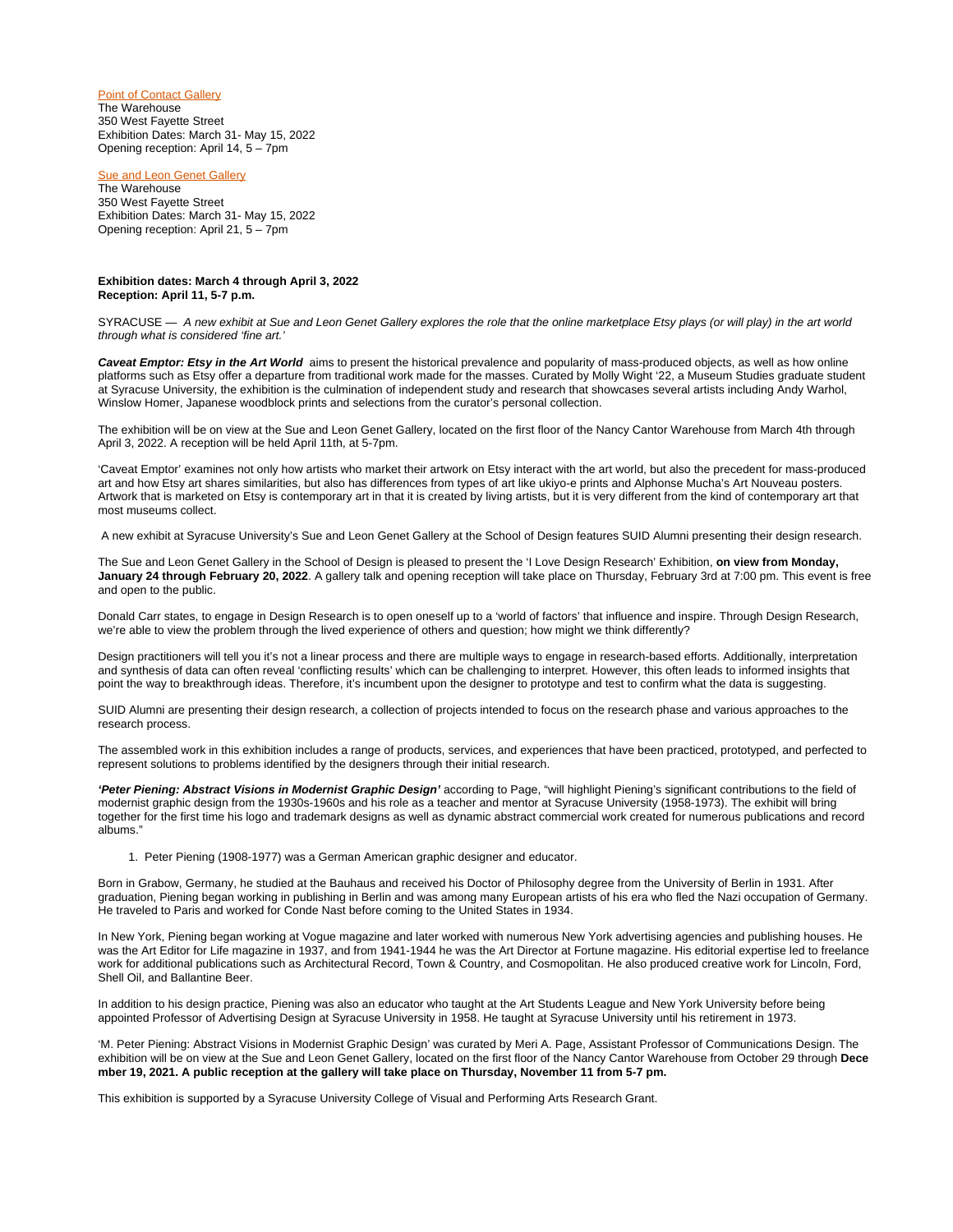# **Mary McFadden: American Fashion Designer**

# **August 30- October 15, 2021**

SYRACUSE — A new exhibit at Syracuse University's Sue and Leon Genet Gallery at the School of Design features distinctive garments that reflect an avid study of ancient and ethnic cultures.

**'Mary McFadden: American Fashion Designer'** showcases the work of a 'design archeologist' as she gathers inspiration from diverse cultures and ancient civilizations. From African tribes to the Egyptian pharaohs, ancient Greece and Rome to Byzantium, they all act to inform her collections. McFadden realizes these design elements through the use of hand painting, quilting, beading and embroidery.

McFadden proclaims "I've done 60 collections, each based on an ancient civilization, and I went to all those places,"

Born in 1938 into a textile family, McFadden studied in Paris, earned a degree in fashion design from the Traphagen School of Design in NYC and a degree in sociology from Columbia University. She began a freelance design business in 1973 and in 1975 she patented a new process to pleat synthetic charmeuse into irregular pleats reminiscent of those created at the turn of the 19th century by Italian designer Mariano Fortuny. In 1976 she formed Mary McFadden Inc. and continued her business until closing in 2002.

Her patented fabric, called 'Marii', is created of synthetic charmeuse woven in Australia, dyed in Japan and machine pleated in NYC. Her concept was to create fabric that 'falls like liquid gold on the body'.

Mary McFadden first spoke at Syracuse University as part of the Genet Lecture Series in 1992, and then returned in 2010 to the School of Design to again lecture about her as well as to host a fashion show of her original designs.

'Mary McFadden; American Fashion Designer' was curated by fashion design professor Jeffrey Mayer and features 17 original designs by McFadden dating from the late 1970s through the 1990s.**The exhibition is on view from August 30- October 15, 2021** and is located in the Sue and Leon Genet Gallery which is on the first floor of the Nancy Cantor Warehouse. All garments are from the Sue Ann Genet Costume Collection housed within the Fashion Design Program in the School of Design, College of Visual and Performing Arts.

# *More Than A Toy*

April 26 – May 22, 2021

**More Than A Toy** is the first exhibition to highlight designer art toys as a medium for engaging with today's most difficult conversations. This two-part exhibition places new focus on the innovators working in this cutting-edge art form and the topics they are tackling including mental health, climate change, the drug epidemic, COVID-19, racial injustice, environmental degradation and more.

**More Than A Toy** offers an overview of the history, design processes and mass market appeal that elevated designer art toys from niche collectibles to a recognized contemporary art form.

#### Curated by Ethan Clearfield (MUS '21).

Support for this exhibition from the VPA Graduate Memorial Scholarship and Fellowship. [See video profile of exhibit](https://www.youtube.com/watch?v=l3Cn5Nv_1Xw).

March 5 - 28, 2021

Unchanged: The Sue and Leon Genet Gallery at the School of Design is pleased to present The Suffrage Shop , an exhibition co-curated by Museum Studies graduate students Madeline Nielsen '21 and Emma Rathe '21.

Unchanged: As white women began to explore their freedom as consumers, suffragists in the United States were campaigning for the right to vote. The Suffrage Movement sought to ratify the 19th Amendment of the Constitution, which legally granted women this right, and did so by copying many of the same campaigning techniques used in the United Kingdom. Beginning in 1910, women in London set up storefronts, known as Suffrage Shops. The shops provided women a space to meet with other suffragists and to help spread educational materials that pushed the messages of the movement.

Unchanged: In an effort to recognize the exclusionary nature of Suffrage Shops, this gallery advocates for the inclusion of a wider range of narratives. The space invites visitors to have conversations surrounding the women's movement, from its inception to the present day, and how it must change to serve evolving definitions and lived realities as to what it means to be a woman.

For every action, it's essential that design step forward to offer creative and impactful reactions to address our current and future needs. "Action /Reaction" aims to highlight the work of current students and alumni from the School of Design's industrial and interaction design program reacting with innovative ideas in real-time to protect the public. This exhibition is presented both in-person and as a virtual experience (coming soon).

# [See the virtual exhibit.](https://app.lapentor.com/sphere/genet-gallery-action-reaction)

# **LET IT SNOW: Keeping Warm at Syracuse University, 1870-2020 Selections from the Sue Ann Genet Costume Collection [Link](https://vpa.syr.edu/academics/design/genet-gallery/#s:let-it-snow-keeping-warm-at)**

On view through February 28, 2020

# **Opening Reception**

Wednesday, January 22, 6 – 8 P.M. Featuring a 6:30 gallery talk by Kirsten Schoonmaker and Jeffrey Mayer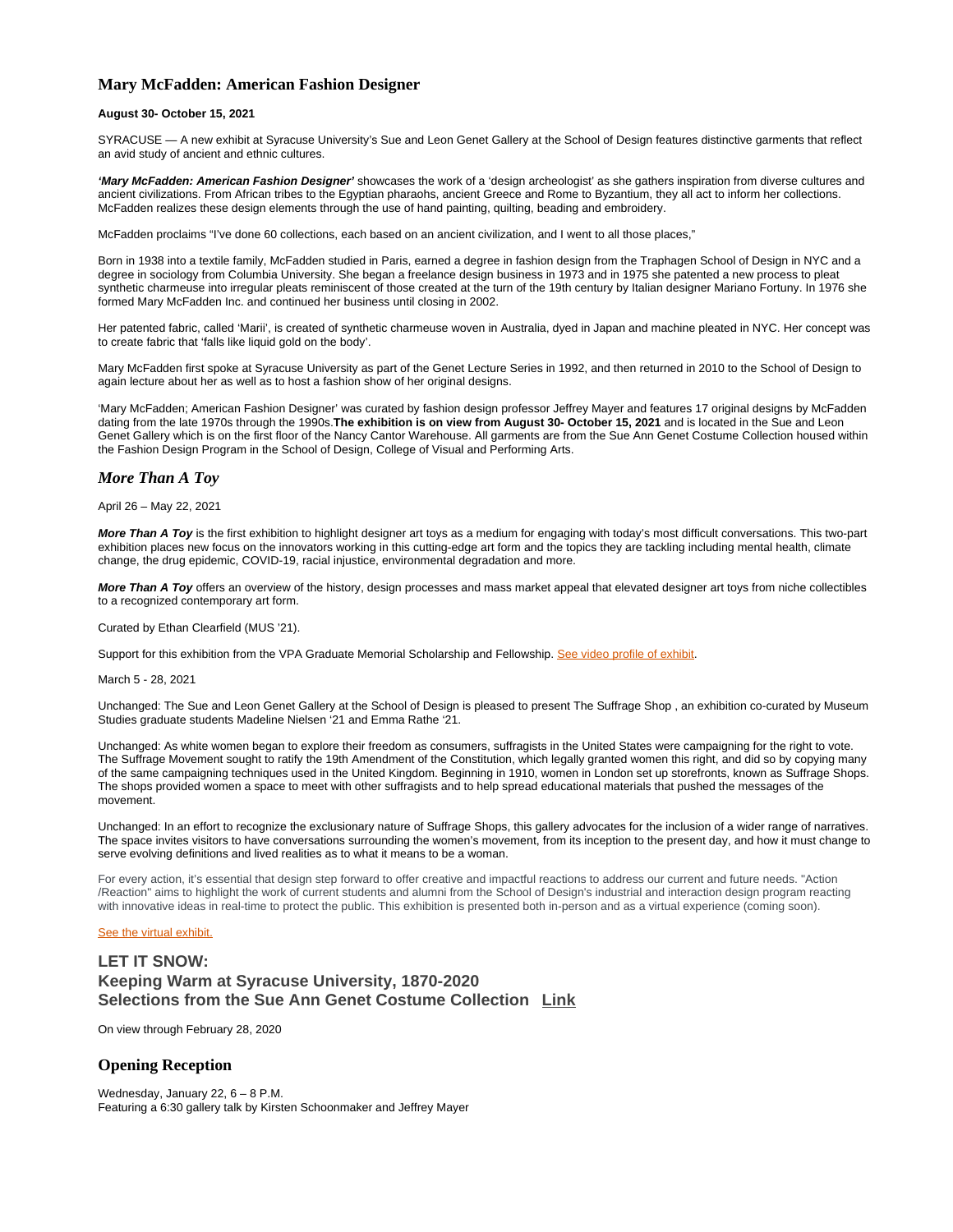On Dec. 2, 2019, Syracuse University canceled a full day of classes for the fourth time in its 150-year history. This means that generations of students have trudged through snow, sleet, ice, and wind in order to get to class. How did they keep themselves from shivering as the daytime temperatures plunged as low as -4°F in January of 1982? Students on campus have proved that staying warm doesn't have to mean sacrificing style. Thick fulled wool in fashionable hues has been cut and shaped to follow the silhouettes of the moment, whether it be the 1880s, the 1980s, or today. Collars and cuffs have been trimmed with insulating materials from soft fur to plushy polyester, trapping warm air around exposed skin as icy winds blow. Belts and buttons not only keep coats from flapping, but also add a touch of shape, sparkle, or contrast. Selections from the Sue Ann Genet Costume Collection reveal that while faces may change, outerwear has always been a style statement on campus.

#### **November 13-December 13, 2019**

In October of 1869 a petrified figure over ten feet in length was unearthed on a farm in the hamlet of Cardiff, NY. Dubbed "The Cardiff Giant," the oddity became an overnight sensation. In celebration of the 150th anniversary of the giant's discovery, this exhibit explores the history of the giant and its many derivatives through rarely seen photographs, artifacts from the period, a comprehensive retrospective of more than forty other petrified giants currently known, and a full-scale reproduction created by local artist Ty Marshall.Curated by Stephen Singer G'21, Graduate Program in Museum Studies.

# **Gallery Reception**

# Thursday, November 14, 6:00 – 8:00 p.m.

The Genet Gallery's most recent exhibition, Destination Outdoors, featured seven alumni from the school's industrial and interaction design (IID) program: Rob Miller '99, Simon JJ Park '00, Lori Jacobs '92, Talia Horner '15, Yun Pei Hsiung '10, Sean Horita '96 and Glen Walter '80. The exhibition celebrated innovative products and creative design work specifically geared for outdoor use. From lightweight bicycle frames to portable grills and high-end climbing gear to cutting-edge audio, these alumni have made their mark in the expanding landscape of outdoor design, illustrating themes of environmentalism, activism and sustainability.

Destination Outdoors was organized by Don Carr, professor and program coordinator of IID and the M.F.A. in design, and Andrew Saluti, assistant professor and program coordinator of museum studies. September through November 2019.

The Sue & Leon Genet Gallery in the College of Visual and Performing Arts' School of Design is proud to present the "2019 School of Design Summer Showcase," an exhibition that features award-winning student work across multiple disciplines in the school, including communications design, environmental and interior design, fashion design and industrial and interaction design.

The exhibition, which is free and open to the public, is on view through Friday, Aug. 9. The gallery is located on the first floor of the Nancy Cantor Warehouse, 350 W. Fayette St., Syracuse.

On display are examples of eight design student portfolios, final theses and projects of note. Included in the showcase are a dress design by Kalthom Aljiboury '20, created in collaboration with the American Heart Association's "Go Red for Women" campaign and winner of the Fashion Without Limits EMME Award, and the design work of Jamie Doppelt '19, winner of the communication design program's Paul Leibowitz Award for expertise in web navigation via cutting-edge, interactive design.

## May 9 - August 5, 2019

Our goal is to collaboratively make positive and meaningful contribution to our local community and people in need.

This year, the Community Design Studio is challenged to make design proposals to renovate the Catholic Charities of Onondaga County's HQ office in Syracuse, NY. The CCOC is a local organization that is dedicated to assist and provide services to those in needs of housing, food, human development, and health care. Currently, they house in the historic orphanage building on W Onondaga St, which consists 4 levels of accumulated about 60,000 sq. ft office and service spaces. It is the goal of our designers to make sustainable design proposals to improve access, collaboration, comfort, and creativity within the workspace.

Organized by Dr. Seyeon Lee, Assistant Professor of Environmental and Interior Design, in collaboration with graduate and undergraduate students in the Moss School of Construction, Infrastructure, and Sustainability from Florida International University.

# February 14 through March 8, 2019

Earl I. Sponable (1895-1977) spent a lifetime contributing to the research and development of the film industry. Shortly after graduating from Cornell in 1916 with a degree in chemistry, Sponable went to work with Theodore Case in Auburn, NY. The two men set up the Case Research Lab, and would develop the first commercially successful sound-on-film system. Sponable became the Technical Director of Research and Development for Fox Films (later 20th Century Fox), where he was central to innovations in film, including CinemaScope and theater television.

Curated and designed by Karyn Radcliffe (Museum Studies '18), the exhibition highlights original research and artifacts from the collections of the Cayuga Museum of History and Art in Auburn, NY, that illustrate the groundbreaking role Sponable had on the emerging era of motion pictures.

#### September – November 2018

"High on a Hill Is a Lonely Dirndl," an overview exhibition of Tyrolean-styled dirndl skirts by such designers as Yves Saint Laurent, Victor Costa and Ralph Lauren, will be exhibited through Friday, Oct. 12, in the Sue & Leon Genet Gallery, first floor, Nancy Cantor Warehouse, 350 W. Fayette St., Syracuse.

The garments are all part of the holdings of the Sue Ann Genet Costume Collection, based in the College of Visual and Performing Arts' (VPA) School of Design and curated by Jeffrey Mayer, professor of fashion design. Mayer will give the gallery talk "Reinventing the Dirndl Skirt in the 21st Century" on Thursday, Oct. 11, at 5 p.m.

The dirndl, a full-gathered skirt with a tight waist or fitted bodice adapted from Tyrolean folk costume, gained popularity in the 1940s for ready-to-wear, both for women and little girls, as a charming and easy-to-wear garment. This silhouette retained its popularity through the 1950s, growing to extreme proportions and supported by layers of petticoats, and although still popular, slightly less full in the early 1960s.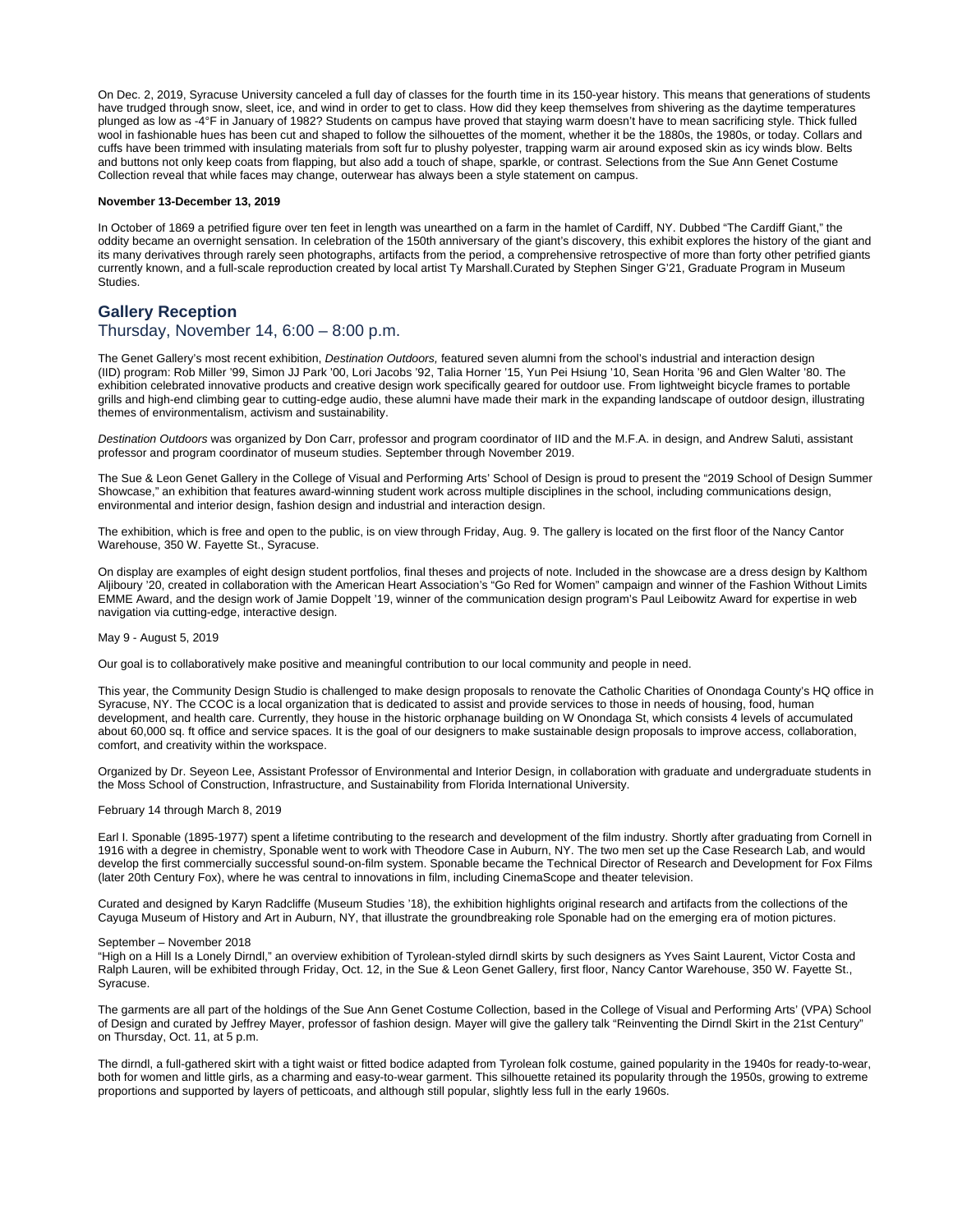## April 28 – May 13, 2018

Twenty-one students from the School of Design's industrial and interaction design program are presenting their fifth-year theses, a collection of projects that are the culmination of two semesters of design practice. The first semester was dedicated to research, and the second was spent delving into their respective subjects and turning their conceptual ideas into practical realities. The assembled work in this exhibition include a range of products, services, and experiences that have been practiced, prototyped, and perfected to represent solutions to problems identified by the designers through their initial research.

#### February 8-23, 2018

Design on Track: Faculty Research from the School of Design is an exhibition that showcases the innovative work currently being explored by the tenure-track faculty in the College of Visual and Performing Arts' School of Design. Representing the expanding range of disciplines and research within the school, the exhibition highlights the faculty work from communications design, fashion design, environmental and interior design, industrial and interaction design, and the graduate program in museum studies. A selection of sculptural objects, fashion, typography, and theoretical research focus on topics ranging from engaging communities through design, innovations in mixed reality, and contemporary curatorial studies.

The faculty members included in the exhibition are Michele Damato (communications design), Adriana Gorea (fashion design), Rebecca D. Kelly (communications design), Seyeon Lee (environmental and interior design), Zeke Leonard (environmental and interior design), Louise Manfredi (industrial and interaction design), Andrew Saluti (museum studies), and Ralf Schneider (industrial and interaction design).

#### December 4, 2017-February 3, 2018

A number of social, political, and technological changes have had a profound impact on the development of modern bra design. Various changes in the role of women in society with origins in the two world wars, an increasingly fast-changing and innovative fashion scene, and changes in feminist attitudes brought about substantial changes in attitudes toward both the bra and female identity. Thus, the bra often took center stage in reflecting some of these momentous changes.

Cross Your Heart intends to capture the evolution of a highly complex bra design process via a vintage inspired intimate apparel collection. The designer's innovative bra patternmaking method, 'Shin's method,' is applied for the creation of the collection.

#### **About the Artist**

Kristina Shin, Ph.D., graduated from Chung Nam National University, Korea, with a B.A. in clothing and textiles, an M.A. in fashion merchandising from California State University Los Angeles, and a Ph.D. in fashion design from the University of Northumbria, U.K. She has more than 10 years' experience in both the outerwear and underwear industries as a fashion designer and patternmaker. Prior to joining the Hong Kong Polytechnic University, Shin worked for Triumph International Overseas Ltd., one of the world's leading lingerie brands, as a designer.

Shin is the author of Patternmaking for Underwear Design (2nd edition), a textbook that is a comprehensive patternmaking guide aimed at students, educators, and industry. This publication presents innovative bra cup manipulation methods which she developed using a flat patternmaking concept.

#### October 4-November 12, 2017

In 2016, Syracuse University hired Pentagram, the world's largest independent design consultancy, to create a new visual identity for the 21st century. When it was discovered that there was a unique connection between the University and Frederic W. Goudy, one of America's foremost type designers, and that the Special Collections Research Center was in possession of original Goudy type matrices, the decision was made to incorporate these original artifacts into the project. Just Our Type: An Exploration of Typography and the story behind Syracuse University's own Sherman typeface highlighted the new Sherman Book typeface, developed from Goudy's original design by Chester Jenkins of Village Type Foundry, the cornerstone of the University's new brand identity. Through documentary video, didactic timelines and displays, and examples of original Goudy artifacts from the University's Special Collections, this exhibition explored the elements typography through the lens of Syracuse's own signature typeface.

#### May-September, 2017

The annual thesis exhibition features the work of graduating seniors in the industrial and interaction design program in the School of Design.

#### March-April, 2017

The exhibition featured 12 large scale panoramic photographs shot by the artist between 2001 and 2017 using the antique rotating 'Cirkut' camera manufactured in the early 1900s. These cameras can document up to 360 degrees, capturing the entirety of large groups within their environment.

"Looking at a panoramic photograph is like unwinding a Chinese scroll, allowing the viewer to slowly take in the story that unfolds," explains the artist, who began shooting with these cameras nearly 20 years ago. "It's well suited to exploring the relationships among subjects, objects, and photographer in a broad landscape, and creates a portrait of individuals within a larger community."

Organized by the graduate program in museum studies, College of Visual and Performing Arts, Syracuse University.

# November 3-December 16, 2016

The exhibition featured a selection of prints and textiles from the Syracuse University Art Collection and the Genet Costume Collection that illustrated the transition of imagery through 250 years of the Japanese woodcut. The prints date from the height of color Ukiyo-e printmaking (circa 1780-1868) through Japan's Meiji period (1868-1912) to 20th-century impressions of the Shin Hanga movement (1915-1940s). Beginning with portraits and designs of well-known courtesans and bathhouses, the imagery evolved to depict popular allegory and theatrical stories as well as reflections of the Japanese landscape. Later prints from the Shin Hanga ("new prints") movement look back to the traditional Ukiyo-e method, but embody contemporary scenes and compositions.

#### October 21-December 10, 2015

Emilio Sanchez: No Way Home, Images of the Caribbean and New York City exhibition featured 24 works by the Cuban American artist best known for his brightly colored, strongly shadowed paintings, prints, and drawings of Caribbean and New York City architecture. The show highlighted a gift to the University Art Collection from the Emilio Sanchez Foundation of more than 250 paintings, drawings, and prints.

Sanchez (Camaguey, Cuba, 1921 – New York, 1999) moved to New York from Cuba in 1944 to take art classes at Columbia and by 1952 decided to relocate there. His early pictures were inspired by the landscape surrounding his father's plantation in Cuba and described cane fields dotted with palm trees or working class residences and villages. Apparent in them is an interest in pattern, color, and strong lighting contrasts that came to characterize his mature style.